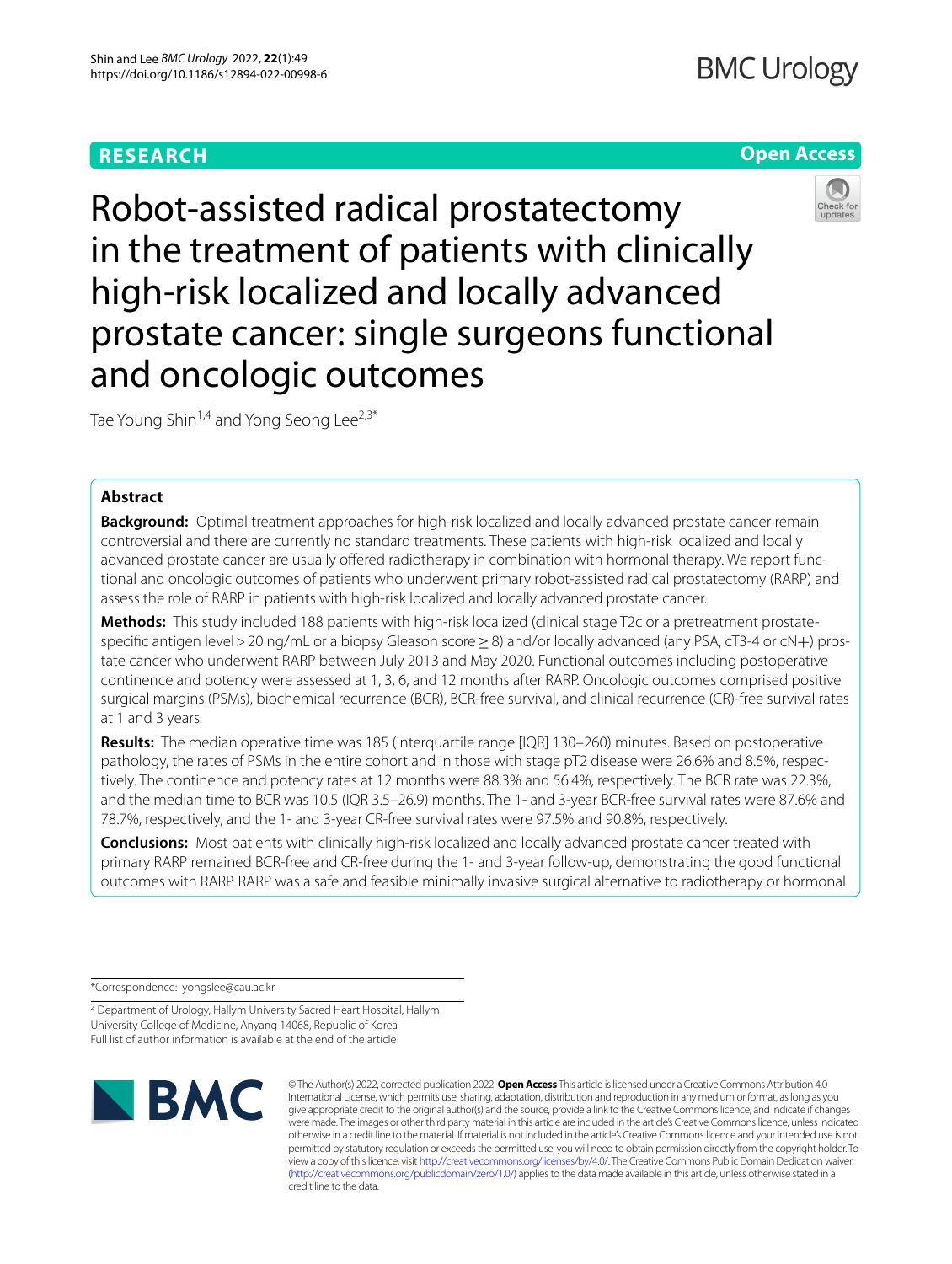therapy in select patients with high-risk localized and locally advanced prostate cancer. These results should be validated to assure the reproducibility of measurements in prospective randomized-controlled studies on primary RARP.

**Keywords:** Prostatectomy, Prostate cancer, Robot-assisted surgery, Positive surgical margins, Recurrence

# **Background**

Prostate cancer is the most common non-cutaneous malignancy in males in the USA and the second leading cause of cancer-related deaths in males [[1,](#page-8-0) [2\]](#page-8-1). Prostate cancer occurs globally, with a rapidly increasing incidence in Asia, and many etiological factors are being studied [[3\]](#page-8-2). Following the implementation of early screening and prostate biopsy, most patients are diagnosed with organ-confned prostate cancer, which is potentially curable [[4\]](#page-8-3). In patients with localized prostate cancer, robot-assisted radical prostatectomy (RARP) is a standard surgical treatment besides open radical prostatectomy [[5\]](#page-8-4). However, 20–30% of patients with prostate cancer at initial diagnosis harbor clinically high-risk disease with localized and locally advanced pathology, defned as D'Amico high-risk classifcation and according to the EAU-ESTRO-SIOG guidelines  $[6-8]$  $[6-8]$ . Due to the underlying aggressive pathology, patients with high-grade prostate cancer and a Gleason score 8–10 may subsequently experience disease recurrence, which may result in early metastasis with signifcant morbidity and eventual mortality; up to 85% of these patients die of prostate cancer within 10 years of diagnosis  $[9]$  $[9]$ . Therefore, optimal treatment approaches for high-risk localized and locally advanced prostate cancer remain controversial and there are currently no standard treatments. Many surgeons are reluctant to perform RARP in patients with clinically high-risk localized and locally advanced prostate cancer, given the relative advantage of the procedure [[10](#page-8-8)]. Specifcally, worse oncologic and functional outcomes are anticipated after radical prostatectomy in patients with high-risk localized and locally advanced prostate cancer. Thus, these patients usually offered radiotherapy in combination with hormonal therapy, which is however an incomplete therapeutic approach with signifcant side efects [\[11](#page-8-9), [12](#page-8-10)].

Recently, several studies have described reasonable oncologic outcomes and survival advantages with radical prostatectomy as frst-line therapy in patients with high-risk prostate cancer [[13,](#page-8-11) [14\]](#page-8-12). RARP represents a well-standardized, safe, and oncological efective option in patients with locally advanced prostate cancer [ $15$ ]. Thus, the European Urology Association guidelines state that radical prostatectomy can be ofered as a frst-line therapy in patients with high-risk prostate cancer as part of multimodality treatment [[16\]](#page-8-14).

The objective of the present study was to evaluate functional and oncologic outcomes at 1 and 3 years after surgery in patients with clinically high-risk localized and locally advanced prostate cancer who underwent primary RARP.

# **Methods**

# **Study population**

This study was a retrospective, non-randomized study. Medical records of high-risk 780 patients who underwent RARP by a single experienced surgeon (>1000 RARPs) were retrospectively reviewed between July 2013 and May 2020 at our institution. Inclusion and exclusion criteria were: (1) we included 208 patients with 1-year of follow-up and those who had preoperative high-risk localized and locally advanced prostate cancer, (2) exclusion criteria were any neoadjuvant hormonal treatment, prior radiation therapy, and previous history of urethral stricture and urinary incontinence, (3) we excluded 14 patients who presented insufficient data and 6 patients who were transferred to our institution after being diagnosed with prostate cancer in other hospitals. Finally, 188 of the 780 patients were included in the study. All patients underwent preoperative multiparametric magnetic resonance imaging (mpMRI) to determine clinical stage using the location and distribution of prostate cancer. High-risk localized prostate cancer (28.7%, 54 of the 188 patients) was defned using the D'Amico classifcation [[7\]](#page-8-15). High-risk locally advanced prostate cancer (72.3%, 134 of the 188 patients) was defned using the EAU-ESTRO-SIOG guidelines  $[8]$  $[8]$  $[8]$ . The details of the surgical procedure used in these patients were previously published [\[17](#page-8-16)]. Pelvic lymph node dissection (PLND) was performed in all patients. Extended PLND (ePLND) until common iliac artery area was performed in 170 patients  $(90.4%)$  with a risk of lymph node involvement of > 5% in the Briganti nomogram  $[18]$  $[18]$ . None of the patients had received neoadjuvant hormonal therapy before RARP.

## **Study design**

The study was approved by the Hallym University Sacred Heart Hospital Ethics Committee (approval No. 2018-05- 012). Written informed consent was obtained from all patients. Data were collected in a customized database and analyzed. All methods were performed in accordance with relevant institutional guidelines and regulations.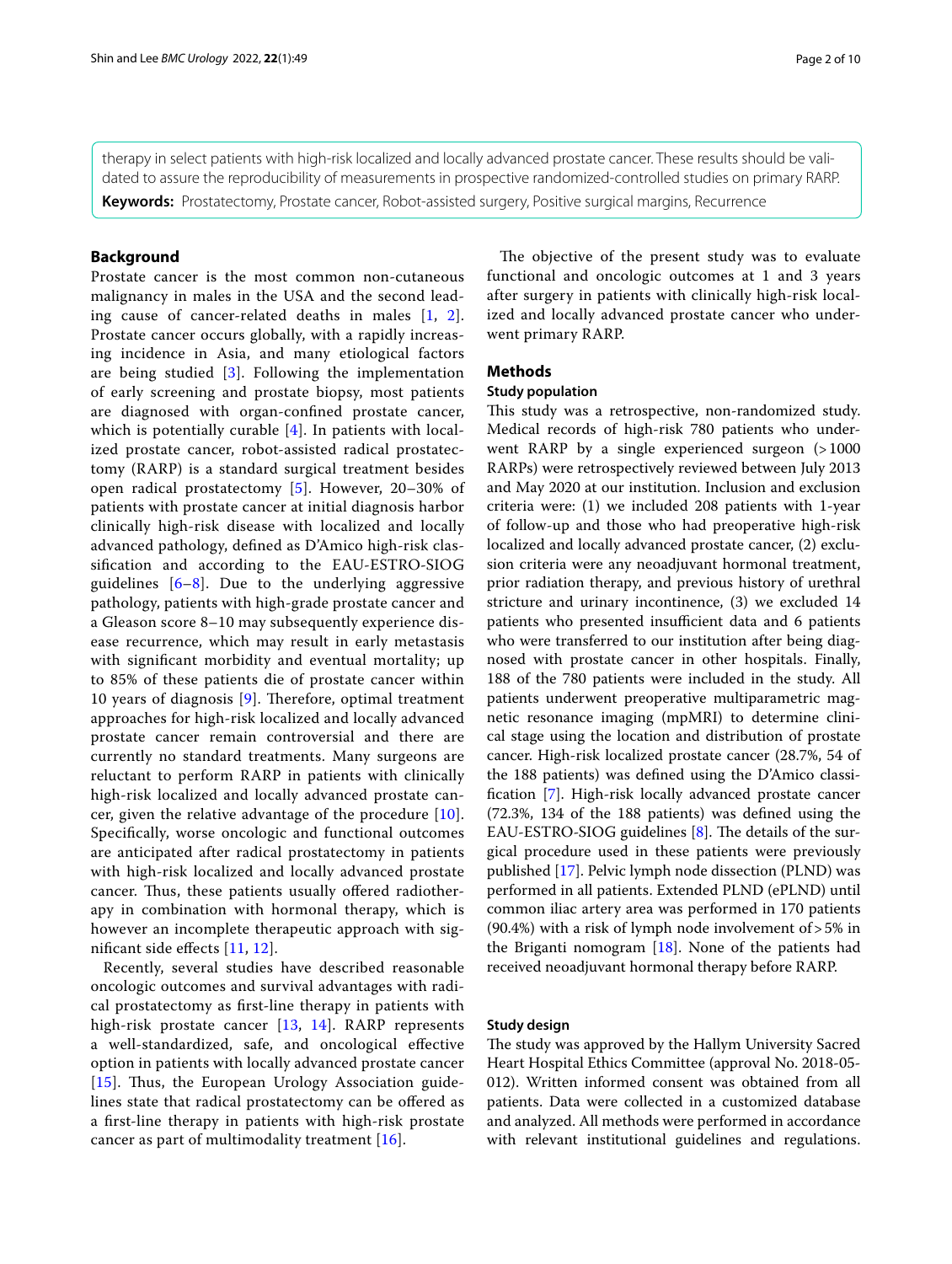We assessed the following demographic data: age, body mass index, American Society of Anesthesiologists score, prostate volume, PSA level, and biopsy Gleason score. Comorbidities were assessed using the age-adjusted Charlson comorbidity index scoring system [[19](#page-8-18)]. Baseline sexual function before RARP was assessed using the Sexual Health Inventory for Men (SHIM) questionnaire, and preoperative urinary function was evaluated using the International Prostate Symptom Score (IPSS). Postoperative complications were recorded and evaluated using the Clavien–Dindo classifcation [[20\]](#page-8-19). Postoperatively, there are routinely follow-up schedules of asymptomatic patients by obtaining at least a disease-specifc history and serum PSA measurement. These should be performed at 3, 6, 9 and 12 months after treatment, then every 6 months until 3 years, and then annually.

The primary endpoint was postoperative functional at 1–12 months and oncologic outcomes at 1–3 years after RARP. At 1, 3, 6, and 12 months after RARP, we evaluated potency rates using the SHIM questionnaire and continence rates using a daily pad-weighing test with the IPSS for urinary function. Postoperative return of erectile function was scored as  $\geq$  4 on question 2 of the SHIM questionnaire or the ability to have successful sexual intercourse. Patients with zero pad use per day were considered as postoperative recovery of continence. The following pathologic variables after RARP were also evaluated: pathologic stage, Gleason score, and positive surgical margins (PSMs). Oncologic outcomes comprised biochemical recurrence (BCR), BCR-free survival, and clinical recurrence (CR)-free survival rates at one and three years after RARP. According to AUA guidelines, BCR was defined as two consecutive PSA values > 0.2 ng/ mL [[21\]](#page-8-20). CR was defned as local recurrence and/or distant metastasis confrmed by histology and/or imaging. Salvage therapy was defned as the implementation of radiotherapy or hormonal therapy more than 6 months after RARP and/or in the presence of BCR, or radiotherapy or hormonal therapy delivered within 6 months after RARP with a detectable PSA value ( $\geq$  0.1 ng/mL) when radiotherapy or hormonal therapy was administered, following an earlier undetectable PSA value [[22](#page-8-21)]. Patients who underwent salvage therapy were categorized to have developed BCR. Adjuvant therapy was defned as the implementation of radiotherapy or hormonal therapy within six months following RARP in the absence of BCR.

### **Statistical analysis**

Continuous variables were reported as medians with interquartile ranges (IQRs) and categorical variables were reported as percentages. Continence, potency, BCR-free survival, and CR-free survival after RARP were estimated <span id="page-2-0"></span>**Table 1** Preoperative characteristics of 188 patients with clinically high-risk localized and locally advanced prostate cancer

| <b>Parameters</b>                    | $N = 188$          |
|--------------------------------------|--------------------|
| Age, median (IQR), year              | 62.5 (51.0-79.0)   |
| BMI, median (IQR), kg/m <sup>2</sup> | 25.4 (23.6-29.5)   |
| ASA score, median (IQR)              | $2.0(1.0-2.0)$     |
| PSA, median (IQR), ng/ml             | 28.85 (11.5-150.8) |
| Prostate volume, median (IQR), cc    | 38.6 (23.5-110.0)  |
| Biopsy Gleason score                 |                    |
| 6                                    | $4(2.1\%)$         |
| 7                                    | 58 (30.9%)         |
| 8                                    | 82 (43.6%)         |
| > 9                                  | 44 (23.4%)         |
| Clinical stage                       |                    |
| High-risk localized ( $\leq$ cT2c)   | 54 (28.7%)         |
| High-risk locally advanced           | 134 (71.3%)        |
| $c$ T3a                              | 72 (38.3%)         |
| $>\mathsf{c}$ T3b                    | 62 (33.0%)         |
| cN1                                  | 10 (5.3%)          |
| SHIM score, median (IQR)             | $16.5(7-24)$       |
| IPSS score, median (IQR)             | $14.5(4-28)$       |
| Charlson comorbidity index           |                    |
| 0                                    | 148 (78.7%)        |
| $1 - 2$                              | 35 (18.6%)         |
| $\geq$ 3                             | 5(2.7%)            |

<span id="page-2-1"></span>**Table 2** Data on continence and potency recovery during 1-year follow-up after RARP

| Time      | <b>Patients achieving</b><br>continence, N (%) | <b>Patients</b><br>achieving<br>potency, N (%) |
|-----------|------------------------------------------------|------------------------------------------------|
| 1 month   | 102 (54.3%)                                    | 21 (11.2%)                                     |
| 3 months  | 130 (69.2%)                                    | 35 (18.6%)                                     |
| 6 months  | 148 (78.7%)                                    | 72 (38.3%)                                     |
| 12 months | 166 (88.3%)                                    | 106 (56.4%)                                    |

using Kaplan–Meier analysis. All statistical analyses were performed using SPSS Statistics for Windows version 26.0 (IBM, Armonk, NY, USA).

### **Results**

The baseline demographic, clinical, and pathologic data of the 188 patients included in the study are summa-rized in Table [1](#page-2-0). The median operative time was 185 (IQR 130–260) minutes, the estimated blood loss was 200 (IQR 150–450) mL, and no patient experienced intraoperative complications. Pelvic lymphadenopathy was present in 12 of the 188 patients  $(6.4%)$ . The catheter was removed 1 week after surgery in all patients. The overall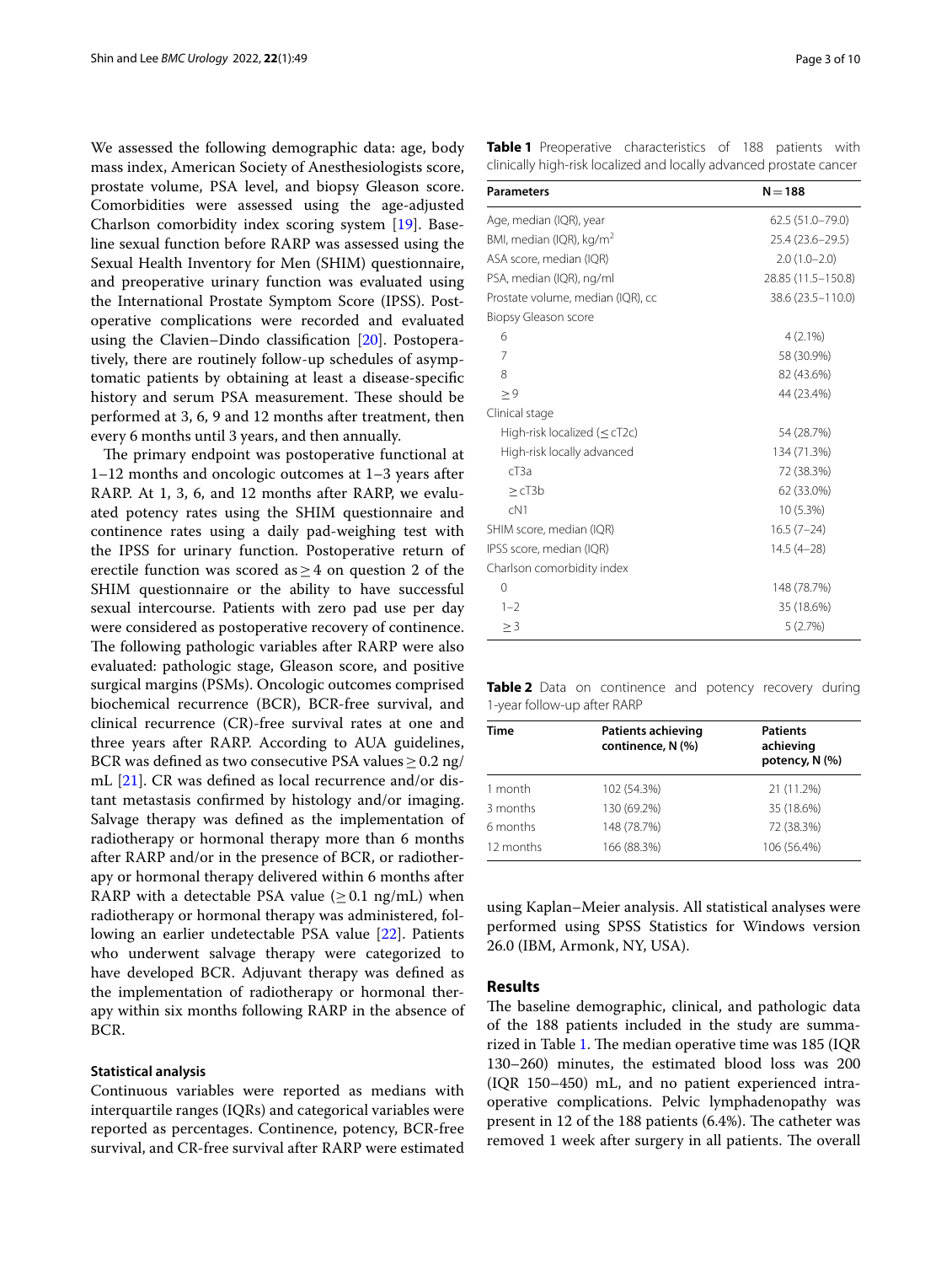

<span id="page-3-0"></span>postoperative Clavien–Dindo grade I–II complications were developed in 22 patients (11.7%). Within the frst year after RARP, fve patients (2.7%) developed Clavien– Dindo grade≥III complications such as lymphocele and urinary retention, which would require additional intervention.

The continence rates were 54.3%, 69.2%, 78.7%, and 88.3% and the potency rates were 11.2%, 18.6%, 38.3%, and 56.4% at 1, 3, 6, and 12 months after RARP, respectively (Table [2](#page-2-1)). Figure [1](#page-3-0) shows the Kaplan–Meier curve for incontinence (a) and erectile dysfunction (b). Most of the patients received penile rehabilitation with regular use of oral phosphodiesterase type 5 inhibitors, starting one week after RARP until recovery of erectile function. The median times to continence and potency recovery were 2.3 (IQR 0.5–12.5) and 8.5 (IQR 3.2–15.5) months, respectively.

Table [3](#page-4-0) shows the histopathologic findings and follow-up data. Briefy, 63 of the 188 patients (33.5%) presented with stage pT2 cancer indicating organ-confned disease based on fnal pathological examination. Among the remaining 125 patients (66.5%) with stage pT3 cancer, extraprostatic extension (stage pT3a) and seminal vesicle invasion (pT3b) were found in 75 (39.9%) and 50 (26.6%) patients, respectively. Additionally, 81 (43.1%), 74 (39.4%), and 33 (17.6%) patients had postoperative Gleason scores of 7, 8, and  $\geq$  9, respectively. In the present study, 126 patients (67.0%) had a preoperative biopsy Gleason score of ≥8 whereas 107 patients (56.9%) had a postoperative pathologic Gleason score of  $\geq 8$ . Therefore, pathologic downgrading at the time of fnal pathologic examination after RARP was observed in 10.1% of the patients with high-risk localized and locally advanced prostate cancer. Finally, 100 of the 188 patients (53.2%)

did not need secondary therapy such as radiotherapy or hormonal therapy during the 3-year follow-up period.

PSMs on postoperative pathologic examination were found in 50 of the 188 patients (26.6%). However, the rate of PSMs in patients with stage pT2 disease was lower (8.5%, 16 of the 188 patients). 63 of the 188 patients (33.5%) required adjuvant therapy. Adjuvant therapy with radiotherapy and hormonal therapy was utilized in 25 (13.3%) and 38 (20.2%) patients, respectively, whereas 35 of the 188 patients (18.6%) required salvage therapy. Primary salvage therapy after BCR was utilized in 10 patients with radiotherapy and 15 patients with hormonal therapy > 6 months following RARP. Additionally, secondary salvage therapy following primary adjuvant therapy was utilized in 10 patients with radiotherapy combination with hormonal therapy. We summarized the details of postoperative therapies administered following RARP (Fig. [2\)](#page-5-0).

The median follow-up duration was  $66.5$  (IQR, 13–94) months. BCR occurred in 42 patients (22.3%), and the median time to BCR was 10.5 (IQR, 3.5–26) months. The remaining 146 patients (77.7%) did not experience BCR during the follow-up period. BCR was achieved in 17 and 25 patients who received adjuvant therapy and salvage therapy, respectively. The median PSA level at the time of BCR was 0.5 (IQR 0.2–1.55) ng/ mL. Figure [3](#page-5-1) demonstrates the Kaplan–Meier estimates for BCR-free survival rates. The 1- and 3-year BCR-free survival rates were 87.6% (95% confdence interval [CI] 82.5%-92.4%) and 78.7% (95% CI 73.6%-87.3%), respectively. All patients with BCR underwent pelvic magnetic resonance imaging, bone scintigraphy, and chest and abdominal computed tomography. One patient was diagnosed with metastasis to the liver and brain at 24 months postoperatively. This high-risk locally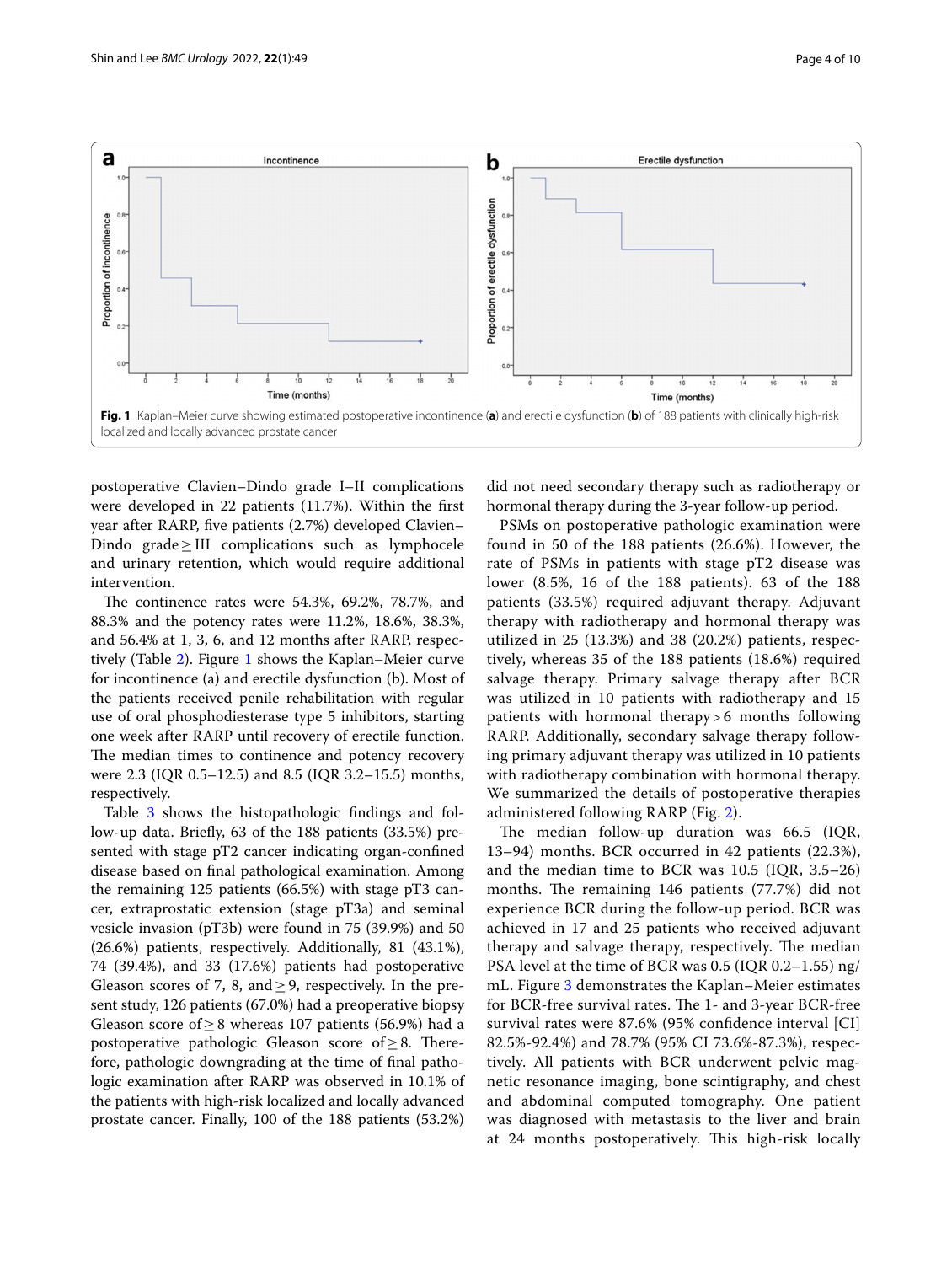<span id="page-4-0"></span>**Table 3** Intraoperative, histopathologic, and postoperative data of 188 patients with high-risk localized and locally advanced prostate cancer undergoing RARP

| <b>Parameters</b>                       | $N = 188$      |
|-----------------------------------------|----------------|
| Operative time, median (IQR), minutes   | 185 (130-260)  |
| Blood loss, median (IQR), ml            | 200 (150-450)  |
| <b>Blood transfusion</b>                | $1(0.5\%)$     |
| PLND                                    |                |
| <b>Extended PLND</b>                    | 170 (90.4%)    |
| I imited PI ND                          | 18 (9.6%)      |
| Nodal involvement                       | 12 (6.4%)      |
| Complications                           |                |
| Clavien grade I, II                     | 22 (11.7%)     |
| Clavien grade $\geq$ III                | 5(2.7%)        |
| Pathologic stage                        |                |
| High-risk localized $(\leq pT2c)$       | 63 (33.5%)     |
| High-risk locally advanced              | 125 (66.5%)    |
| pT3a                                    | 75 (39.9%)     |
| $\geq$ pT3b                             | 50 (26.6%)     |
| Pathologic Gleason score                |                |
| 7                                       | 81 (43.1%)     |
| 8                                       | 74 (39.4%)     |
| $\geq 9$                                | 33 (17.6%)     |
| PSMs                                    |                |
| Overall                                 | 50 (26.6%)     |
| In pT2 cancer                           | 16 (8.5%)      |
| In pT3 cancer                           | 34 (18.1%)     |
| Adjuvant treatment                      |                |
| Overall                                 | 63 (33.5%)     |
| Radiotherapy                            | 25 (13.3%)     |
| Hormonal therapy                        | 38 (20.2%)     |
| Salvage treatment                       |                |
| Overall                                 | 35 (18.6%)     |
| Radiotherapy                            | 10 (5.3%)      |
| Hormonal therapy                        | 15 (8.0%)      |
| Secondary after adjuvant therapy        | 10 (5.3%)      |
| Follow-up duration, median (IQR), month | 66.5 (13-94)   |
| <b>BCR</b>                              | 42 (22.3%)     |
| Time to BCR, median (IQR)               | $10.5(3.5-26)$ |

advanced prostate cancer patient had a pre- and postoperative TNM stage of cT3aN0M0 and pT3bN1M0, respectively, with a Gleason score of 9. There were no cancer-related deaths. Of the 42 patients with BCR, 8 patients (19.1%) underwent observation, 15 patients (34.1%) were treated with hormonal therapy, 9 patients (21.4%) exhibited persistently elevated PSA levels without evidence of metastasis and were treated with salvage pelvic radiotherapy, and 10 patients (23.8%) following adjuvant therapy underwent secondary salvage

radiotherapy and hormonal therapy. Finally, the 1-and 3-year CR-free survival rates were 97.5% (95% CI 91.5– 98.8%) and 90.8% (95% CI 86.4–94.3%), respectively.

## **Discussion**

For patients with clinically localized prostate cancer and a life expectancy beyond 10 years, radical prostatectomy is the treatment of choice. Recently, more than 80% of radical prostatectomy procedures in the USA are performed with robotic assistance [\[23](#page-8-22)]. Recent literature reviews and meta-analyses show that RARP is associated with decreased rates of PSMs, improvements in potency and continence recovery at short-term follow-up, and shorter hospital stay compared to open and laparoscopic radical prostatectomy approaches in low- and intermediate-risk patients [[24,](#page-8-23) [25](#page-8-24)].

However, 20–30% of patients continue to present with high-risk localized and locally advanced prostate cancer at the time of initial diagnosis  $[6–8]$  $[6–8]$  $[6–8]$ . Optimal treatment for those diagnosed with high-risk localized and locally advanced prostate cancer is controversial, and the role of radical prostatectomy for locally advanced high-risk prostate cancer remains a topic of debate due to several reasons, including discouragement of surgical management and evasion of RARP because of inexperience with the technique and potential difficulty in performing extended pelvic lymph node dissection [\[26](#page-8-25)].

Several series have recently reported the role of RARP in patients with high-risk localized and locally advanced prostate cancer. Despite its aggressive behavior, the prognosis of high-risk localized and locally advanced prostate cancer is not uniformly poor. In fact, high-risk prostate cancer is confned to the prostate in many patients, who may experience long-term progression-free survival after radical prostatectomy. Boylu et al. found that 15% of high-risk prostate cancer patients downgraded in the fnal pathological examination, and 77% of the high-risk patients did not need a secondary therapy (radiation or hormonal therapy) during the follow-up period [\[27](#page-8-26)]. Yossepowitch et al. analyzed radical prostatectomy outcomes in 957 patients with clinically localized high-risk prostate cancer and found that the cancer was confned to the prostate in 43% of the patients [[28](#page-8-27)]. Compared with low- and intermediate-risk patients, there was a 3.3-fold increase in relapse hazard and higher likelihood of progression at fve and ten years after radical prostatectomy. A multicenter study by Sooriakumaran et al. concluded that radical prostatectomy for patients with resectable distant metastases was safe in expert hands in the setting of meticulous patient selection [[29](#page-8-28)]. Haese et al. already reported on 1,015 high-risk locally advanced prostate cancer patients ( $\geq$  pT3) treated with RARP and concluded that consequently, more than the surgical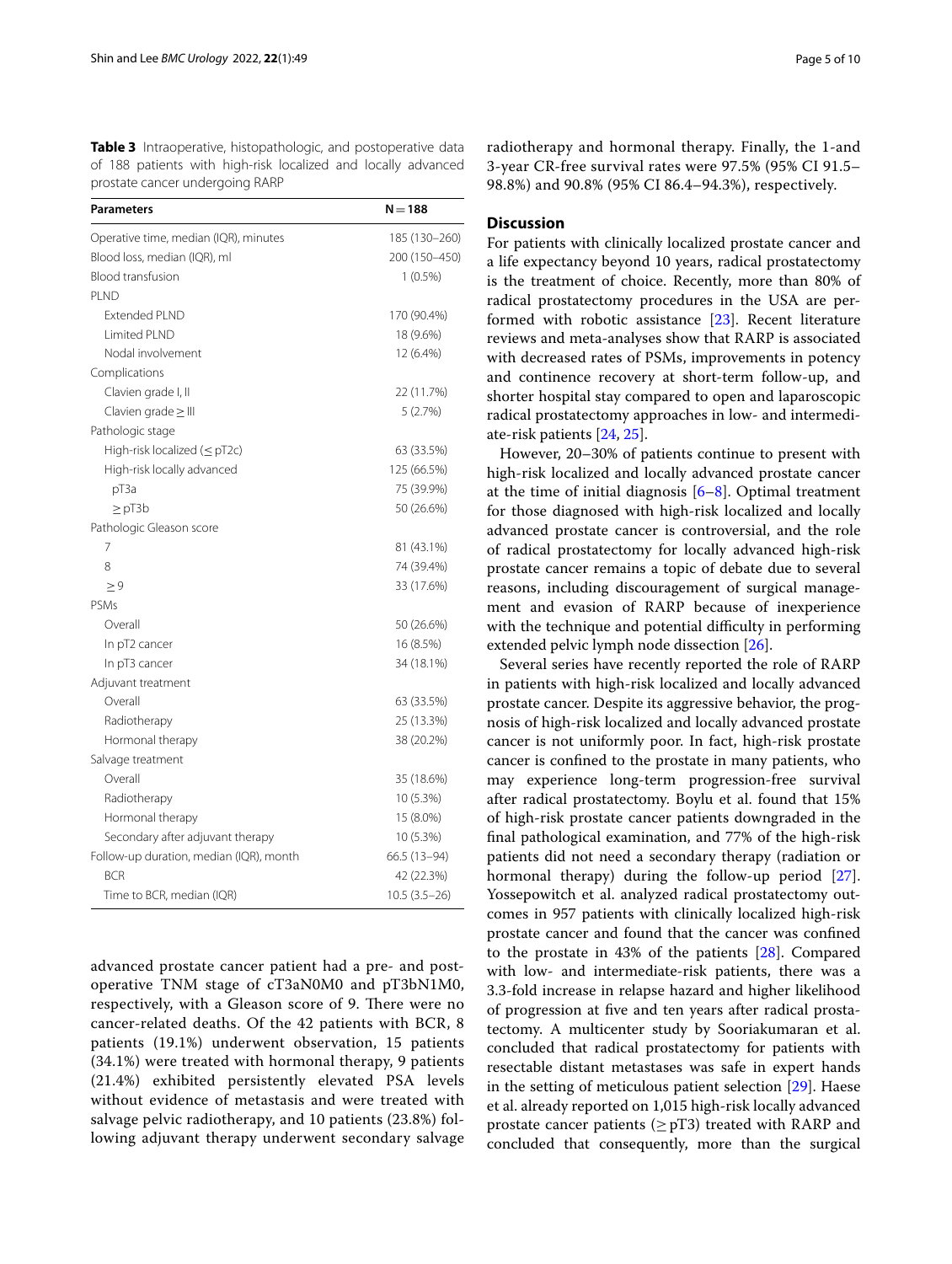

<span id="page-5-1"></span><span id="page-5-0"></span>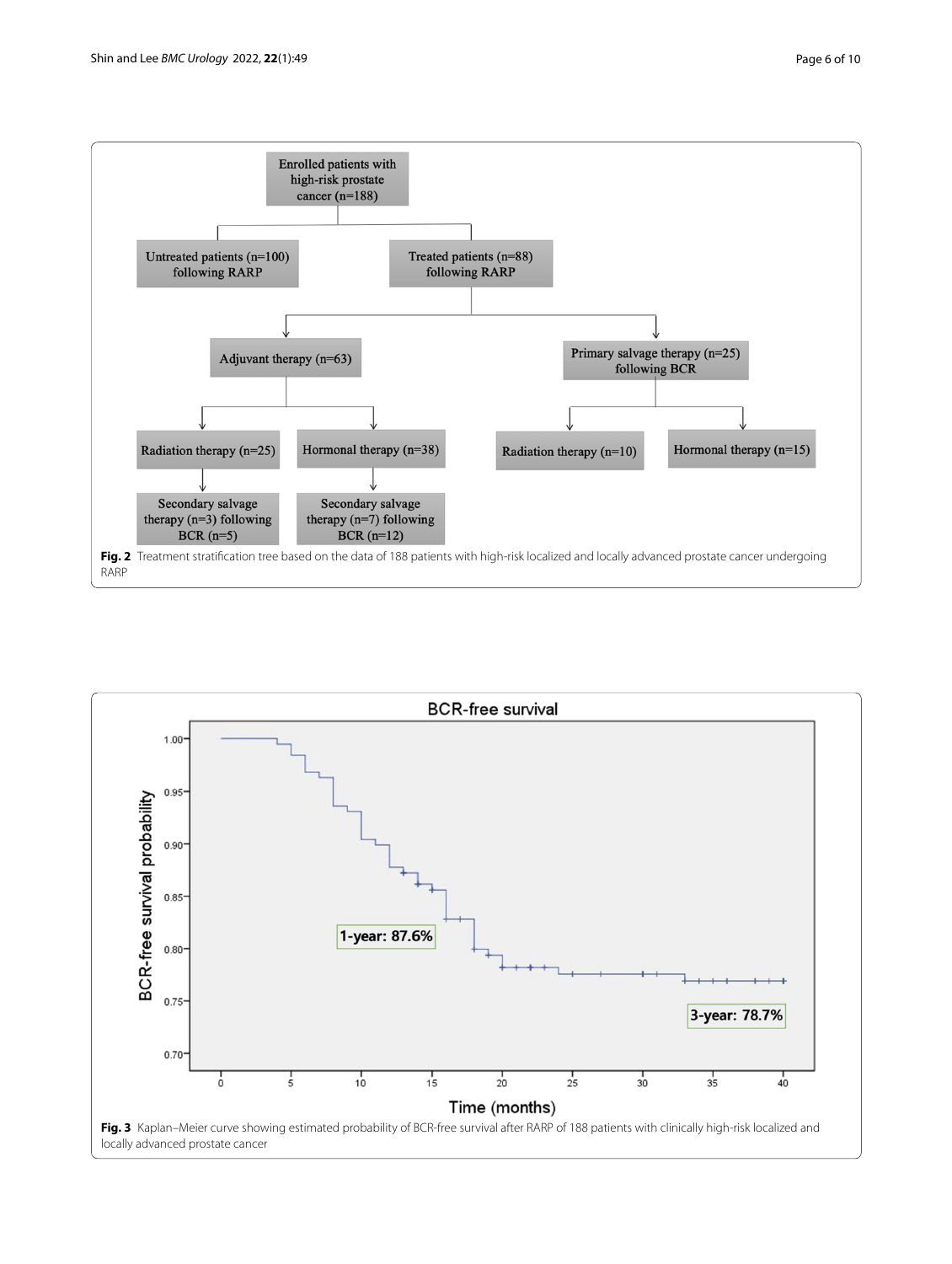approach itself, the well-trained surgeon remains the most important factor to achieve satisfactory outcomes [[5\]](#page-8-4). Gandaglia et al. found that RARP represents a wellstandardized, safe, and oncological efective option in patients with locally advanced prostate cancer and pathologic stage, Gleason score, and PSMs should be considered to select patients for multimodal approaches [\[15](#page-8-13)]. Current EAU guidelines state that informing patients that no surgical approach (open-, laparoscopic- or robotic radical prostatectomy) has clearly shown superi-ority in terms of functional or oncologic results [\[30](#page-8-29)]. The adoption of radical prostatectomy as a treatment option for high-risk prostate cancer was based on the reported overall (and disease-specifc) survivals rates of 87% (93%), 70% (83%), and 58% (71%) at 5, 10, and 15 years, respectively [\[31\]](#page-8-30).

The big question remains whether radical prostatectomy is superior to radiotherapy combined with hormonal therapy. Several studies retrospectively compared radical prostatectomy with radiotherapy. Boorijian et al. retrospectively compared outcomes between radical prostatectomy and radiotherapy combined with hormonal therapy in patients with high-risk prostate cancer and found overall survival was signifcantly better in patients who underwent radical prostatectomy compared with patients who underwent external-beam radiotherapy with or without hormonal therapy; the authors also found that the risk of all-cause mortality was greater after radiotherapy with hormonal therapy compared to radical prostatectomy [\[32](#page-8-31)]. Zelefsky et al. found that cancer-free survival rates were comparable between radical prostatectomy and radiotherapy combined with hormonal therapy in patients with high-risk prostate cancer [[33\]](#page-8-32). In that study, the absolute beneft of 7.8% in distant metastasisfree survival favored radical prostatectomy. Therefore, radical prostatectomy may be superior to radiotherapy combined with hormonal therapy in healthy patients with long life expectancy. Additionally, Boris et al. demonstrated the feasibility and durability of salvage RARP after failed radiotherapy and reported that the functional and oncologic outcomes of RARP were not inferior to those of open radical prostatectomy [\[34](#page-8-33)]. Salvage RARP may be another good option for the treatment of patients with organ-confned high-risk prostate cancer after failed radiotherapy.

In the present study, the median operative time was 185 min and the median intraoperative blood loss was 200 mL; only one patient with cardiovascular disease received intraoperative blood transfusion. These findings are not substantially diferent than those reported in a systematic review of RARP outcomes in patients with high-risk prostate cancer. Yuh et al. reported that the mean operative time was 168 min, the estimated blood loss was 189 mL, the mean length of hospital stay was 3.2 days, and the duration of catheterization was 7.8 days [[6\]](#page-8-5). In the present study, the median duration of hospital stay and urinary catheter indwelling was 7 days due to nature of the Korean medical insurance. As on opinion of our institution, we present advantages of these long hospitalizations include the prevention of postoperative complications such as ileus and lymphocele.

In our study, the continence rates were 54.3%, 69.2%, 78.7%, and 88.3% at 1, 3, 6, and 12 months after RARP, respectively. The continence rates in the current study were consistent with the fndings of Student et al. who demonstrated the benefts of early recovery of urinary continence in patients with low- or intermediate-risk prostate cancer undergoing RARP, and found similar continence rates (62.5%, 68.8%, 75.0%, and 86.7% at 1, 2, 6, and 12 months, respectively) [[35](#page-8-34)]. We performed the detrusorrhaphy technique which is designed for thickening and strengthening the detrusor muscles from the posterior bladder neck to the bilateral dissected pedicles area; this technique is thought to prevent hyper-mobilization of the bladder neck area, thereby reducing stress urinary incontinence, and is considered to be important for continence recovery, as we have previously reported [[17\]](#page-8-16). Furthermore, using a validated sexual function questionnaire, we found that the potency rate was 11.2% one month after RARP, which subsequently increased to 18.6%, 38.3%, and 56.4% at 3, 6, and 12 months after RARP, respectively. These outcomes are better than those reported by other studies using the same validated questionnaire in patients undergoing RARP. In their study examining nerve-sparing in salvage RARP, Bonet et al. reported that the 12-month potency rate was 25.6% in the good nerve-sparing group and that good nerve-sparing tended to be predictive of potency after salvage RARP [[36\]](#page-8-35). In the current study, we performed athermal clipless intrafascial nerve-sparing technique if indicated (highrisk localized group); this technique might be associated with improved viable tissue preservation within the neurovascular bundles as we previously reported [\[17](#page-8-16)]. However, in high-risk locally advanced prostate cancer group, we dissected endopelvic fascia and performed wider dissection by clipping technique of neurovascular bundle due to guarantying postoperative oncologic outcomes.

In the present study, the rate of patients with stage pT2 organ-confned prostate cancer by postoperative pathologic assessment was 33.5%, similar to that reported in the systematic review of RARP-related outcomes by Yuh et al., who found that the average rate of organconfned disease was 35% (range 7–48%) [[6\]](#page-8-5). During the 3-year follow-up period in the present study, 100 of the 188 patients (53.2%) did not require secondary therapy such as radiotherapy or hormonal therapy. The rate of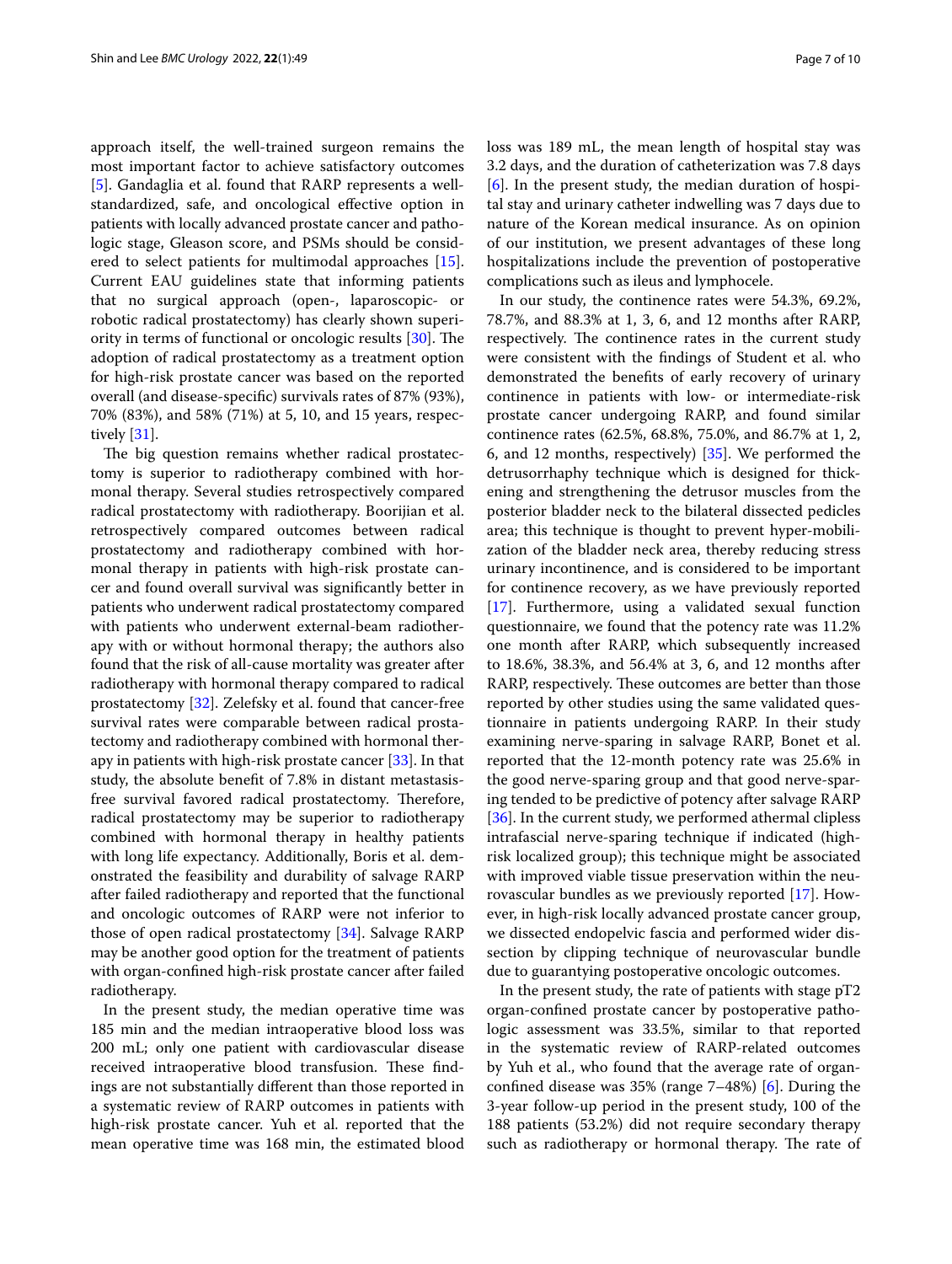PSMs in the current study was 26.6%, in line with previous reports, as revealed in the systematic review by Yuh et al., in which the rate of PSMs was 35% (range 12–53%) [[6\]](#page-8-5). The rate of PSMs was reduced to 8.5% in the patients with stage pT2 disease. During follow-up period, we perform mpMRI, chest and abdominal-pelvis computerized tomography scan, and bone scan for imaging in BCR if the PSA level is>0.2 ng/mL. Prostate-specifc membrane antigen (PSMA)-PET scan was substantially more likely to detect metastatic tumors in these men than the standard imaging approach used in many countries. Therefore, we will additionally perform PSMA-PET scan. In the present study, the median follow-up duration was 66.5 months, the median time to BCR was 10.5 months, and the overall BCR rate was 22.3% (42 of the 188 patients). Comparable to the present study fndings, Kumar et al. reported that the overall BCR rate was 19.2% during a mean follow-up duration of 24.3 months and that the mean time to BCR was 7.9 months in patients with high-risk prostate cancer [[37](#page-9-0)]. Our analyses revealing 3-year BCR-free and CR-free survival rates of 78.7% and 90.8%, respectively, are comparable to those reported in a study of patients with high-risk prostate cancer by Rogers et al. [[38](#page-9-1)]. According to Jo et al. study, PSMs after RARP is one of the powerful predictors of BCR [\[39](#page-9-2)]. Based on these our results, we suggest that, when feasible, RARP should be considered in patients with highrisk localized and locally advanced prostate cancer if the patient accepts the surgical risk.

In patients with high-risk localized and locally advanced prostate cancer, RARP should be performed by skilled and experienced surgeons rather than beginners to reduce complications and to achieve optimal surgical results, given that radical prostatectomy is associated with high morbidity. A study by Punnen et al. provides further support for the efect of surgical experience on improved outcomes with RARP in patients with high-risk prostate cancer [[2\]](#page-8-1).

The limitations of the present study are its retrospective and noncomparative design, performance by only a single experienced surgeon in a single institution, and the small sample size. While the present study was not a randomized trial, we believe that the biases associated with the study design were minimal, given that the surgeon had already performed>1000 RARPs between 2007 and 2020 and that the surgical methods in patients with high-risk localized and locally advanced prostate cancer are not challenging. Despite the ongoing followup of the study patients, our initial results suggest optimal functional and oncologic outcomes with RARP in patients with high-risk localized and locally advanced prostate cancer. Future studies should be conducted to include larger cohorts with longer follow-up periods to concomitantly compare the functional and oncologic outcomes of RARP with radiotherapy and/or hormonal therapy in patients with high-risk localized and locally advanced prostate cancer in a standardized fashion.

### **Conclusions**

RARP conferred long-term cancer control in most patients with high-risk localized and locally advanced prostate cancer and was a safe and feasible minimally invasive surgical alternative to radiotherapy or hormonal therapy in select patients. These results demonstrating the optimal functional and oncologic outcomes of RARP should be validated to assure the reproducibility of measurements in prospective randomized-controlled studies.

#### **Abbreviations**

RARS: Robot-assisted radical prostatectomy; PSA: Prostate-specifc antigen; PLND: Pelvic lymph node dissection; SHIM: Sexual Health Inventory for Men; IPSS: International Prostate Symptom Score; PSMs: Positive surgical margins; BCR: Biochemical recurrence; CR: Clinical recurrence; IQRs: Interquartile ranges; CI: Confdence interval.

#### **Acknowledgements**

This research was supported by a grant of the Hallym University Research Fund 2016 ( HURF-2016-19).

#### **Authors' contributions**

TYS and YSL have made substantial contributions to the conception and design or acquisition of data. TYS interpreted the patient data and was a major contribution in writing the manuscript and performed all statistical analyses of the reported data. YSL performed protocol/project development, data collection, manuscript writing, and manuscript editing. TYS and YSL prepared Figs. [1–](#page-3-0)[3](#page-5-1) and Table [1–](#page-2-0)[3](#page-4-0). Both authors read and approved the fnal manuscript.

#### **Funding**

Not applicable.

#### **Availability of data and materials**

The datasets used and analyzed during the current study are available from the corresponding author on reasonable request.

#### **Declarations**

#### **Ethics approval and consent to participate**

The study was approved by the Institutional Review Board (IRB) of the Hallym University Sacred Heart Hospital Ethics Committee (committee reference number: 2018-05-012) and was performed in accordance with institutional guidelines. All participants provided written informed consent before participation in the study.

#### **Consent for publication**

Not applicable.

#### **Competing interests**

The authors declare that they have no competing interests.

#### **Author details**

<sup>1</sup> Department of Urology, Ewha Womans University Mokdong Hospital, Ewha Womans University College of Medicine, Seoul 07985, Republic of Korea. 2 <sup>2</sup> Department of Urology, Hallym University Sacred Heart Hospital, Hallym University College of Medicine, Anyang 14068, Republic of Korea. <sup>3</sup> Department of Urology, Chung-Ang University Gwangmyeong Hospital, Chung-Ang University College of Medicine, Gwangmyeong 14353, Republic of Korea.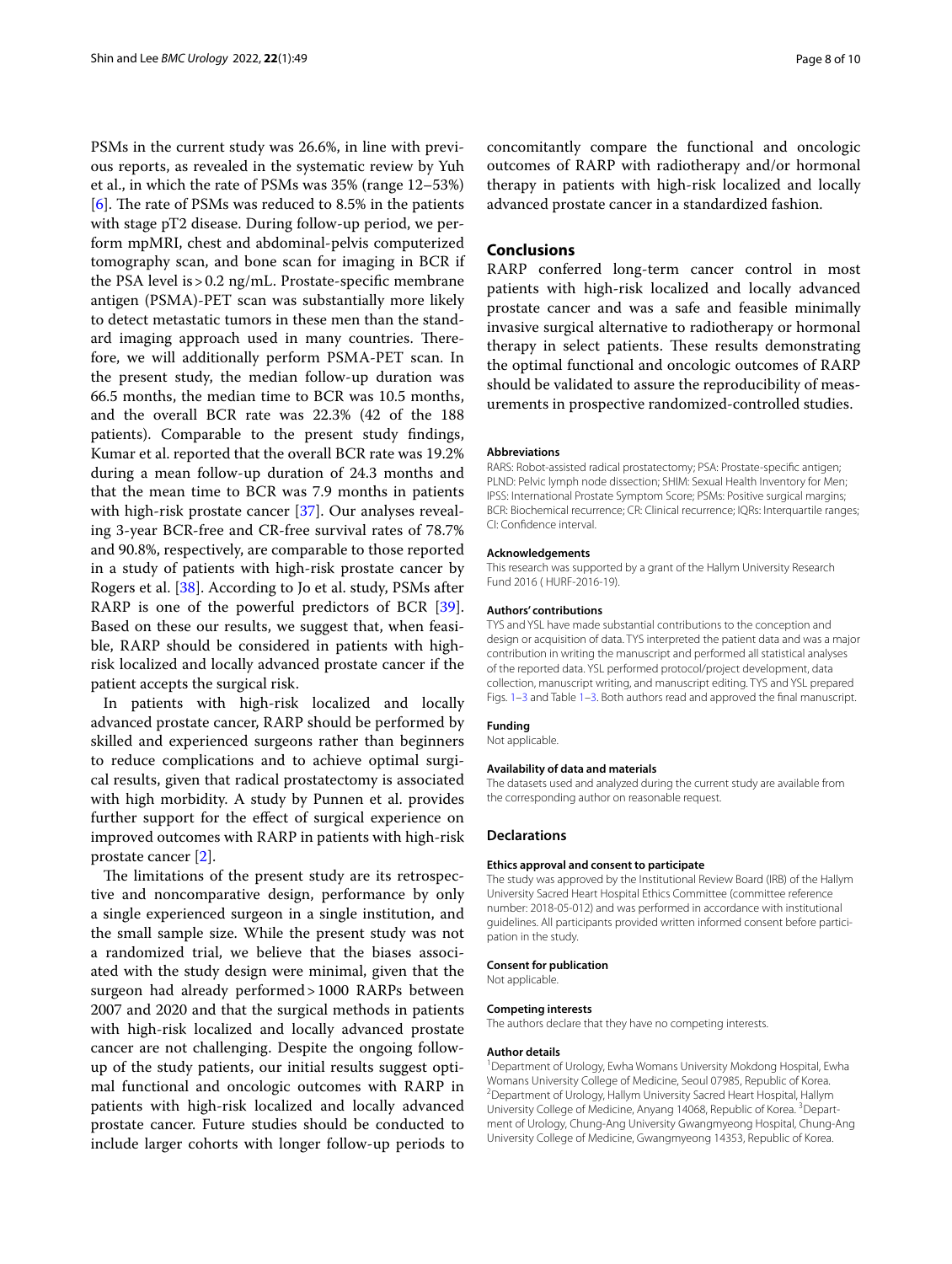4 Department of Urology, Chuncheon Sacred Heart Hospital, Hallym University College of Medicine, Chuncheon 24253, Republic of Korea.

Received: 21 September 2021 Accepted: 21 March 2022 Published: 4 April 2022

### **References**

- <span id="page-8-0"></span>1. Crawford ED. Epidemiology of prostate cancer. Urology. 2003;62(6):3–12. <https://doi.org/10.1016/j.urology.2003.10.013>.
- <span id="page-8-1"></span>2. Punnen S, Meng MV, Cooperberg MR, Greene KL, Cowan JE, Carroll PR. How does robot-assisted radical prostatectomy (RARP) compare with open surgery in men with high-risk prostate cancer? BJU Int. 2013;112:E314–20.<https://doi.org/10.1111/j.1464-410X.2012.11493.x>.
- <span id="page-8-2"></span>3. Basiri A, Eshrati B, Zarehoroki A, et al. Incidence, Gleason score and ethnicity pattern of prostate cancer in the multi-ethnicity country of Iran during 2008–2010. Urol J. 2020;17:602–6. [https://doi.org/10.22037/uj.v0i0.5618.](https://doi.org/10.22037/uj.v0i0.5618)
- <span id="page-8-3"></span>4. Bill-Axelson A, Holmberg L, Ruutu M, et al. Radical prostatectomy versus watchful waiting in early prostate cancer. N Engl J Med. 2011;364:1708– 17. [https://doi.org/10.1056/NEJMoa1011967.](https://doi.org/10.1056/NEJMoa1011967)
- <span id="page-8-4"></span>5. Haese A, Knipper S, Isbarn H, et al. A comparative study of robot-assisted and open radical prostatectomy in 10 790 men treated by highly trained surgeons for both procedures. BJU Int. 2019;123:1031–40. [https://doi.org/10.](https://doi.org/10.1111/bju.14760) [1111/bju.14760.](https://doi.org/10.1111/bju.14760)
- <span id="page-8-5"></span>6. Yuh B, Artibani W, Heidenreich A, et al. The role of robot-assisted radical prostatectomy and pelvic lymph node dissection in the management of high-risk prostate cancer: a systematic review. Eur Urol. 2014;65:918–27. <https://doi.org/10.1016/j.eururo.2013.05.026>.
- <span id="page-8-15"></span>7. D'Amico AV, Whittington R, Malkowicz SB, et al. Pretreatment nomogram for prostate-specifc antigen recurrence after radical prostatectomy or externalbeam radiation therapy for clinically localized prostate cancer. J Clin Oncol. 1999;17:168–72. <https://doi.org/10.1200/JCO.1999.17.1.168>.
- <span id="page-8-6"></span>8. Mottet N, Bellmunt J, Bolla M, et al. EAU-ESTRO-SIOG guidelines on prostate cancer. part I: screening, diagnosis, and local treatment with curative intent. Eur Urol. 2017;71:618–29. [https://doi.org/10.1016/j.eururo.2016.08.003.](https://doi.org/10.1016/j.eururo.2016.08.003)
- <span id="page-8-7"></span>9. Rosoff JS, Savage SJ, Prasad SM. Salvage radical prostatectomy as management of locally recurrent prostate cancer: outcomes and complications. World J Urol. 2013;31:1347–52. [https://doi.org/10.1007/s00345-013-1029-z.](https://doi.org/10.1007/s00345-013-1029-z)
- <span id="page-8-8"></span>10. Briganti A, Bianchi M, Sun M, et al. Impact of the introduction of a robotic training programme on prostate cancer stage migration at a single tertiary referral centre. BJU Int. 2013;111:1222–30. [https://doi.org/10.1111/j.1464-](https://doi.org/10.1111/j.1464-410X.2012.11464.x) [410X.2012.11464.x](https://doi.org/10.1111/j.1464-410X.2012.11464.x).
- <span id="page-8-9"></span>11. D'Amico AV, Chen MH, Renshaw AA, Loffredo M, Kantoff PW. Androgen suppression and radiation vs radiation alone for prostate cancer: a randomized trial. JAMA. 2008;299:289–95. [https://doi.org/10.1001/jama.299.3.289.](https://doi.org/10.1001/jama.299.3.289)
- <span id="page-8-10"></span>12. Tayler LG, Canfield SE, Du XL. Review of major adverse effects of androgendeprivation therapy in men with prostate cancer. Cancer. 2009;115:2388–99. <https://doi.org/10.1002/cncr.24283>.
- <span id="page-8-11"></span>13. Moris L, Cumberbatch MG, Van den Broeck T, et al. Benefts and risks of primary treatments for high-risk localized and locally advanced prostate cancer: an international multidisciplinary systematic review. Eur Urol. 2020;77:614–27. <https://doi.org/10.1016/j.eururo.2020.01.033>.
- <span id="page-8-12"></span>14. Hou GL, Luo Y, Di JM, et al. Predictors of urinary continence recovery after modifed radical prostatectomy for clinically high-risk prostate cancer. Urol J. 2015;12:2021–7. [https://doi.org/10.22037/uj.v12i1.2923.](https://doi.org/10.22037/uj.v12i1.2923)
- <span id="page-8-13"></span>15. Gandaglia G, De Lorenzis E, Novara G, et al. Robot-assisted radical prostatectomy and extended pelvic lymph node dissection in patients with locally-advanced prostate cancer. Eur Urol. 2017;71:249–56. [https://doi.org/](https://doi.org/10.1016/j.eururo.2016.05.008) [10.1016/j.eururo.2016.05.008](https://doi.org/10.1016/j.eururo.2016.05.008).
- <span id="page-8-14"></span>16. Heidenreich A, Bastian PJ, Bellmunt J, et al. EAU guidelines on prostate cancer. Part 1: screening, diagnosis, and local treatment with curative intentupdate 2013. Eur Urol. 2014;65:124–37. [https://doi.org/10.1016/j.eururo.](https://doi.org/10.1016/j.eururo.2013.09.046) [2013.09.046](https://doi.org/10.1016/j.eururo.2013.09.046).
- <span id="page-8-16"></span>17. Shin TY, Lee YS. Detrusorrhaphy and intrafascial nerve-sparing during robotassisted radical prostatectomy on recovery of continence and potency: surgical feasibility, one-year functional and oncologic outcomes. Urol J. 2020;18:314–21. [https://doi.org/10.22037/uj.v16i7.5915.](https://doi.org/10.22037/uj.v16i7.5915)
- <span id="page-8-17"></span>18. Briganti A, Larcher A, Abdollah F, et al. Updated nomogram predicting lymph node invasion in patients with prostate cancer undergoing extended pelvic lymph node dissection: the essential importance of percentage of

positive cores. Eur Urol. 2012;61:480–7. [https://doi.org/10.1016/j.eururo.](https://doi.org/10.1016/j.eururo.2011.10.044) [2011.10.044](https://doi.org/10.1016/j.eururo.2011.10.044).

- <span id="page-8-18"></span>19. Charlson ME, Pompei P, Ales KL, MacKenzie CR. A new method of classifying prognostic comorbidity in longitudinal studies: development and validation. J Chronic Dis. 1987;40:373–83. [https://doi.org/10.1016/0021-9681\(87\)](https://doi.org/10.1016/0021-9681(87)90171-8) [90171-8](https://doi.org/10.1016/0021-9681(87)90171-8).
- <span id="page-8-19"></span>20. Dindo D, Demartines N, Clavien PA. Classifcation of surgical complications: a new proposal with evaluation in a cohort of 6336 patients and results of a survey. Ann Surg. 2004;240:205–13. [https://doi.org/10.1097/01.sla.00001](https://doi.org/10.1097/01.sla.0000133083.54934.ae) [33083.54934.ae](https://doi.org/10.1097/01.sla.0000133083.54934.ae).
- <span id="page-8-20"></span>21. Cookson MS, Aus G, Burnett AL, et al. Variation in the defnition of biochemical recurrence in patients treated for localized prostate cancer: the American Urological Association Prostate Guidelines for Localized Prostate Cancer Update Panel report and recommendations for a standard in the reporting of surgical outcomes. J Urol. 2007;177:540–5. [https://doi.org/10.1016/j.juro.](https://doi.org/10.1016/j.juro.2006.10.097) [2006.10.097](https://doi.org/10.1016/j.juro.2006.10.097).
- <span id="page-8-21"></span>22. Draulans C, Van Damme N, Isebaert S, et al. Variation in adjuvant and early salvage radiotherapy after robot-assisted radical prostatectomy for prostate cancer: a population-based cohort study. Acta Oncol. 2020;59:904–10. <https://doi.org/10.1080/0284186X.2020.1759824>.
- <span id="page-8-22"></span>23. Freire MP, Choi WW, Lei Y, Carvas F, Hu JC. Overcoming the learning curve for robotic-assisted laparoscopic radical prostatectomy. Urol Clin N Am. 2010;37:37–47.<https://doi.org/10.1016/j.ucl.2009.11.005>.
- <span id="page-8-23"></span>24. Ficarra V, Novara G, Rosen RC, et al. Systematic review and meta-analysis of studies reporting urinary continence recovery after robot-assisted radical prostatectomy. Eur Urol. 2012;62:405–17. [https://doi.org/10.1016/j.eururo.](https://doi.org/10.1016/j.eururo.2012.05.045) [2012.05.045](https://doi.org/10.1016/j.eururo.2012.05.045).
- <span id="page-8-24"></span>25. Moran PS, O'Neill M, Teljeur C, et al. Robot-assisted radical prostatectomy compared with open and laparoscopic approaches: a systematic review and meta-analysis. Int J Urol. 2013;20:312–21. [https://doi.org/10.1111/iju.](https://doi.org/10.1111/iju.12070) [12070](https://doi.org/10.1111/iju.12070).
- <span id="page-8-25"></span>26. Jayram G, Decastro GJ, Large MC, et al. Robotic radical prostatectomy in patients with high-risk disease: a review of short-term outcomes from a high-volume center. J Endourol. 2011;25:455–7. [https://doi.org/10.1111/iju.](https://doi.org/10.1111/iju.12070) [12070](https://doi.org/10.1111/iju.12070).
- <span id="page-8-26"></span>27. Boylu U, Bindayi A, Küçük EV, et al. Robot-assisted radical prostatectomy in low- and high-risk prostate cancer patients. Turk J Urol. 2017;43:36–41. <https://doi.org/10.5152/tud.2016.09476>.
- <span id="page-8-27"></span>28. Yossepowitch O, Eggener SE, Bianco FJ Jr, et al. Radical prostatectomy for clinically localized, high risk prostate cancer: critical analysis of risk assessment methods. J Urol. 2007;178:493–9. [https://doi.org/10.1016/j.juro.2007.](https://doi.org/10.1016/j.juro.2007.03.105) [03.105](https://doi.org/10.1016/j.juro.2007.03.105) (**discussion 499**).
- <span id="page-8-28"></span>29. Sooriakumaran P, Karnes J, Stief C, et al. A multi-institutional analysis of perioperative outcomes in 106 men who underwent radical prostatectomy for distant metastatic prostate cancer at presentation. Eur Urol. 2016;69:788– 94. <https://doi.org/10.1016/j.eururo.2015.05.023>.
- <span id="page-8-29"></span>30. Ilic D, Evans SM, Allan CA, Jung JH, Murphy D, Frydenberg M. Laparoscopic and robotic-assisted versus open radical prostatectomy for the treatment of localized prostate cancer. Cochrane Database Syst Rev. 2017;9:CD009625. [https://doi.org/10.1002/14651858.CD009625.](https://doi.org/10.1002/14651858.CD009625)
- <span id="page-8-30"></span>31. Zwergel U, Suttmann H, Schroeder T, et al. Outcome of prostate cancer patients with initial PSA > or =20 ng/ml undergoing radical prostatectomy. Eur Urol. 2007;52:1058–65. <https://doi.org/10.1016/j.eururo.2007.03.056>.
- <span id="page-8-31"></span>32. Boorjian SA, Karnes RJ, Viterbo R, et al. Long-term survival after radical prostatectomy versus external-beam radiotherapy for patients with high-risk prostate cancer. Cancer. 2011;117:2883–91. [https://doi.org/10.1002/cncr.](https://doi.org/10.1002/cncr.25900) [25900](https://doi.org/10.1002/cncr.25900).
- <span id="page-8-32"></span>33. Zelefsky MJ, Eastham JA, Cronin AM, et al. Metastasis after radical prostatectomy or external beam radiotherapy for patients with clinically localized prostate cancer: a comparison of clinical cohorts adjusted for case mix. J Clin Oncol. 2010;28:1508–13. [https://doi.org/10.1200/JCO.2009.22.2265.](https://doi.org/10.1200/JCO.2009.22.2265)
- <span id="page-8-33"></span>34. Boris RS, Bhandari A, Krane LS, Eun D, Kaul S, Peabody JO. Salvage roboticassisted radical prostatectomy: initial results and early report of outcomes. BJU Int. 2009;103:952–6.<https://doi.org/10.1111/j.1464-410X.2008.08245.x>.
- <span id="page-8-34"></span>35. Student V Jr, Vidlar A, Greple M, Hartmann I, Buresova E, Student V. Advanced reconstruction of vesicourethral support (ARVUS) during robotassisted radical prostatectomy: one-year functional outcomes in a twogroup randomised controlled trial. Eur Urol. 2017;71:822–30. [https://doi.org/](https://doi.org/10.1016/j.eururo.2016.05.032) [10.1016/j.eururo.2016.05.032](https://doi.org/10.1016/j.eururo.2016.05.032).
- <span id="page-8-35"></span>36. Bonet X, Ogaya-Pinies G, Woodlief T, et al. Nerve-sparing in salvage robotassisted prostatectomy: surgical technique, oncological and functional